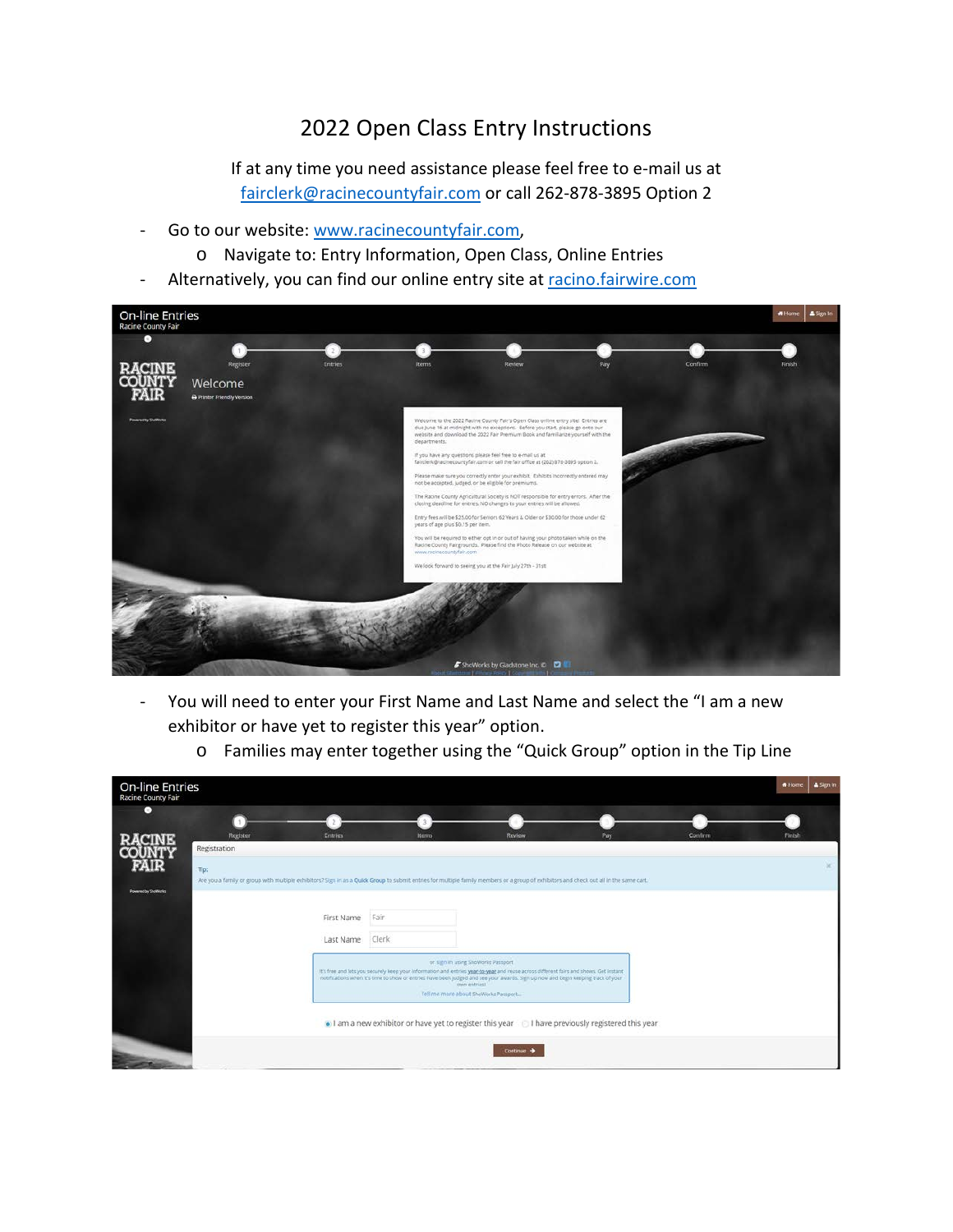- On the next screen, you will be required to enter all of your exhibitor's information (including date of birth), and enter a password.

| <b>First Name</b><br><b>Last Name</b> | Fair<br>Make sure you write your password<br>Clerk<br>down. You will not be able to get |  |
|---------------------------------------|-----------------------------------------------------------------------------------------|--|
| Password *                            | into your submitted entries without<br>it.                                              |  |
| Re-type Password *                    |                                                                                         |  |
| Address *                             | 19805 Durand Ave                                                                        |  |
| Address2                              |                                                                                         |  |
| City <b>*</b>                         | <b>Union Grove</b>                                                                      |  |
| State/Prov *                          | WI                                                                                      |  |
| Postal Code *                         | 53182                                                                                   |  |
| Phone Number *                        | (262) 878-3895<br>J                                                                     |  |
| e-mail $*$                            | fairclerk@racinecountyfair.com                                                          |  |
| Re-type e-mail *                      | fairclerk@racinecountyfair.com                                                          |  |
| Date of Birth *                       | 7/31/1922                                                                               |  |
| Premise ID (Animals)                  | <b>ABCDEFG</b>                                                                          |  |
| YQCA Certificate #                    | 8675309                                                                                 |  |
| T-Shirt Size (Adult) *                | L                                                                                       |  |
| Photo Release *                       | -- Choose an Item --                                                                    |  |

o Enter a Premise ID if you are showing livestock

- You will also be required to agree or not agree to the Photo Release listed on our Website



- Once registered, you will be able to start choosing your entries.
	- o Choose Department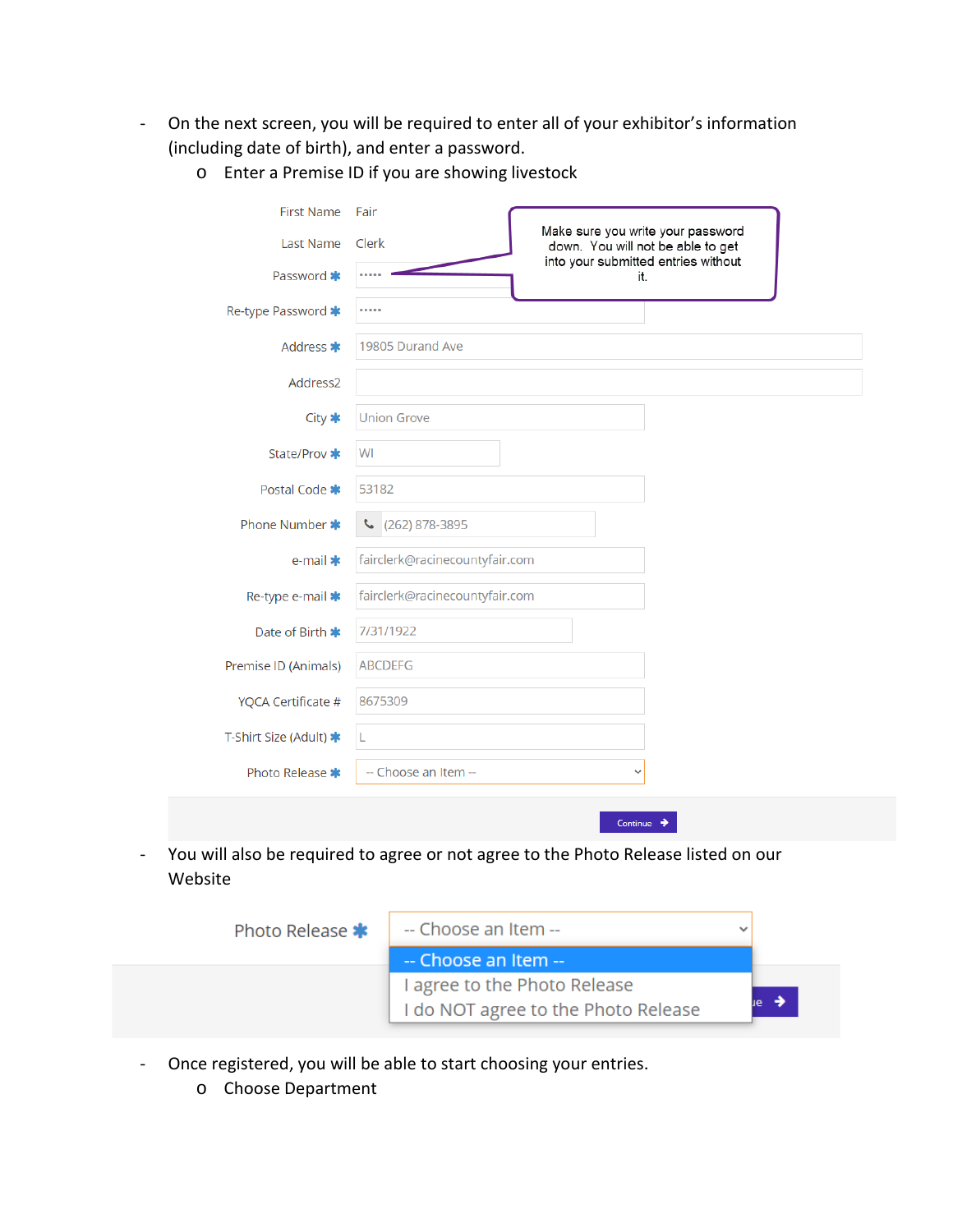- o Choose Division
- o Choose which class(es) you wish to enter. You may check as many as you want within that division but you may only enter each class once.
- o Be sure to Choose Open Class as the Club or Association you are exhibiting under.

| * required<br>119 Antiques Open<br>Department<br>Division<br>AN Open 05. Of Local Interest<br>$\sqrt{01}$ : Award / Trophy<br>$Class$ $*$<br>02 : 4-H Item<br>03 : FFA Item<br>√ 04 : Horlick's Memorabilia<br>05 : J.I. Case Memorabilia<br>06 : Other Racine County Industry Item<br>07 : Photograph Racine County Area, attach description<br>Make sure you<br>✔ 08 : Racine County Fair Item<br>put the club as<br>09 : Racine County Memorabilia<br>Open Class. Do<br>not choose.<br>10: Scouting Item<br>anything other<br>11: Wisconsin Souvenir<br>than Open Class<br>12 : Wisconsin State Fair Memorabilia<br>13 : Item / Photo of Original Mercantile Building | Special Instructions:                                     |  |  |
|--------------------------------------------------------------------------------------------------------------------------------------------------------------------------------------------------------------------------------------------------------------------------------------------------------------------------------------------------------------------------------------------------------------------------------------------------------------------------------------------------------------------------------------------------------------------------------------------------------------------------------------------------------------------------|-----------------------------------------------------------|--|--|
|                                                                                                                                                                                                                                                                                                                                                                                                                                                                                                                                                                                                                                                                          | *Please Note - Exhibitors may only enter each class once* |  |  |
|                                                                                                                                                                                                                                                                                                                                                                                                                                                                                                                                                                                                                                                                          |                                                           |  |  |
|                                                                                                                                                                                                                                                                                                                                                                                                                                                                                                                                                                                                                                                                          |                                                           |  |  |
|                                                                                                                                                                                                                                                                                                                                                                                                                                                                                                                                                                                                                                                                          |                                                           |  |  |
|                                                                                                                                                                                                                                                                                                                                                                                                                                                                                                                                                                                                                                                                          |                                                           |  |  |
| Open Class<br>$Club$ $*$                                                                                                                                                                                                                                                                                                                                                                                                                                                                                                                                                                                                                                                 |                                                           |  |  |

- Once all the information looks correct, you can add the entry(ies) to your cart which will show up on the left hand side of the screen.

| <b>On-line Entries</b><br><b>Racine County Fair</b>                                       |                                       |                                                                                                                                                                                          |               |
|-------------------------------------------------------------------------------------------|---------------------------------------|------------------------------------------------------------------------------------------------------------------------------------------------------------------------------------------|---------------|
| <b>E</b> Save<br>$\blacktriangleright$ Edit                                               |                                       |                                                                                                                                                                                          | 5             |
| <b>★ Your Entry Cart</b><br><b>FAIR CLERK:</b><br>AN Open 05. Of\$0.15                    | Register<br>Entries<br><b>Entries</b> | Review<br>Items                                                                                                                                                                          | Pay           |
| AN Open 05. Of\$0.15<br>AN Open 05. Of\$0.15<br>AN Open 05. Of\$0.15<br>\$0.60<br>4 Items | $\vee$ 4 entries added                | 4 'AN Open 05. Of Local Interest' entries have been added to your cart. You may 'continue' to the next section at this time or select another Division to add more entries to your cart. |               |
| \$0.60<br><b>TOTAL</b><br>$(\ll)$                                                         | Department                            | -- Choose a Department --                                                                                                                                                                | $\checkmark$  |
|                                                                                           |                                       | + Add different Entry<br><sup>(2</sup> ] Add similar Entry                                                                                                                               | Continue<br>→ |

- Once finished with all entries, go to the Items section to choose additional items. Here you MUST choose either the Open Class Entry Fee or the Senior Class Entry Fee. You will not be able to pick up your entry tags if you do not choose one of those options. This is also where you can choose to add additional passes.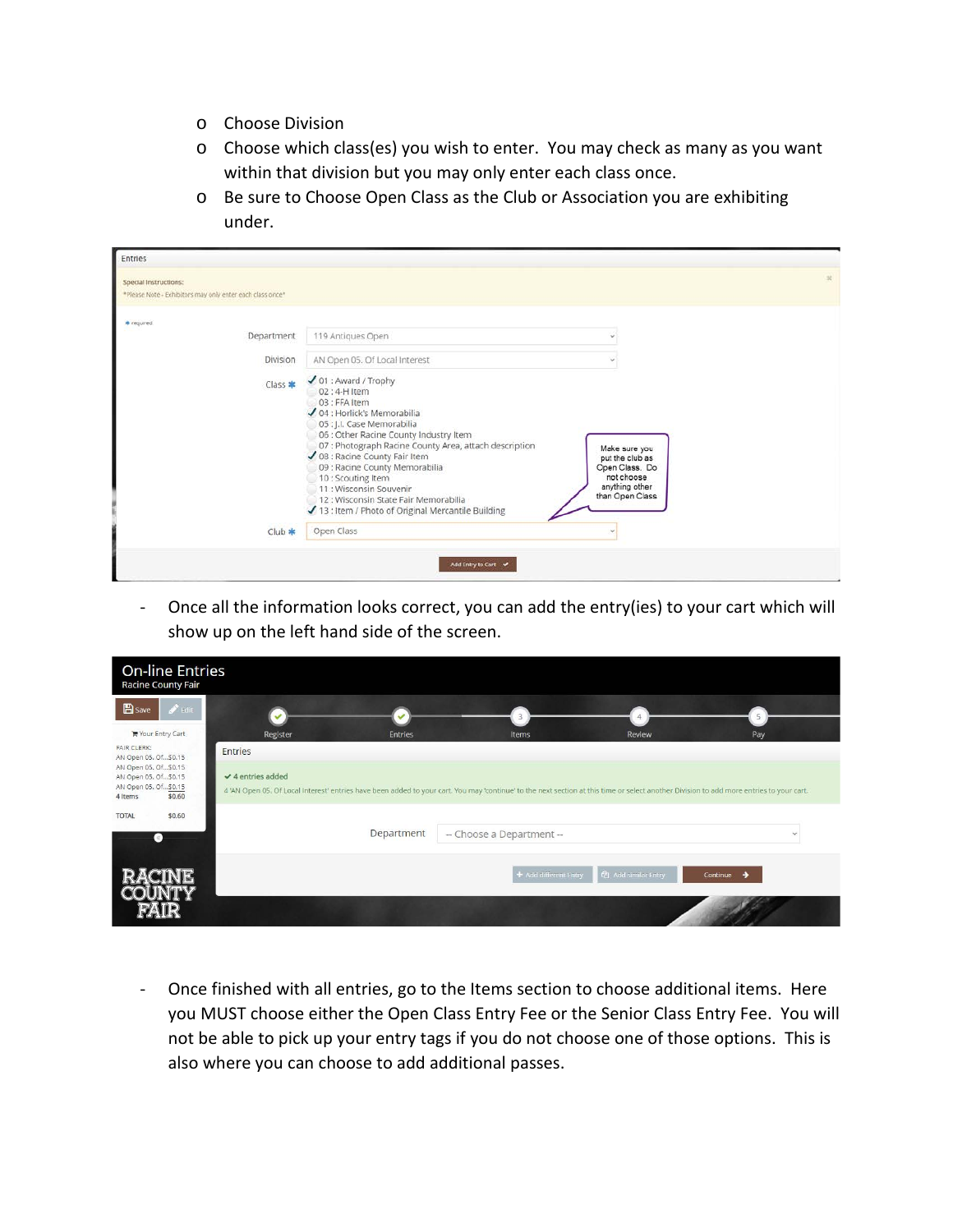- **Goat Exhibitors:** You must indicate the total number of Goats your bringing and the total number of Goat Pens you will need at Fair.

| <b>On-line Entries</b><br><b>Racine County Fair</b>                                       |                                                                                                                                                             |                |                                                                                  |                                          |       |                                      |
|-------------------------------------------------------------------------------------------|-------------------------------------------------------------------------------------------------------------------------------------------------------------|----------------|----------------------------------------------------------------------------------|------------------------------------------|-------|--------------------------------------|
| $B$ Save<br>$\mathscr{L}$ Fdit                                                            |                                                                                                                                                             |                |                                                                                  |                                          | 5     |                                      |
| ■ Your Entry Cart                                                                         | Register                                                                                                                                                    | <b>Entries</b> | Items                                                                            | Review                                   | Pay   |                                      |
| <b>FAIR CLERK:</b><br>AN Open 05, Of\$0.15                                                | <b>Additional Items</b>                                                                                                                                     |                |                                                                                  |                                          |       |                                      |
| AN Open 05. Of\$0.15<br>AN Open 05. Of\$0.15<br>AN Open 05. Of\$0.15<br>\$0,60<br>4 Items | <b>Choose Quantities</b><br>Select the quantities for any items you wish to add by clicking the + and - buttons, then click 'Continue'.                     |                |                                                                                  |                                          |       |                                      |
| \$0,60<br><b>TOTAL</b><br>Q.                                                              | Fee Items<br>Open Class Entry Fee<br>5 day pass included<br><b>RCF Additional Season Pass</b><br>5 Day Pass<br>Senior Open Class Entry Fee<br>Non-Fee Items |                | You MUST choose<br>either the Open<br>Class or Senior<br>Open Class Entry<br>Fee | Amount<br>\$30.00<br>\$30.00<br>\$25.00  | Qty   | Total<br>\$30.00<br>\$0.00<br>\$0.00 |
| Powered by ShoWorks                                                                       | Goat Pens<br>Number of Pens needed if showing in Dept 105<br><b>Total Number of Goats Bringing</b><br>Only required for those showing in Dept 105           |                |                                                                                  |                                          | $0 +$ |                                      |
|                                                                                           |                                                                                                                                                             |                | Goat Exhibitors -<br>Please make sure to<br>fill out these fields.               | 5 Reset Values<br>Continue $\rightarrow$ |       |                                      |

- After hitting continue, you will be able to review and edit your cart. If you wish to remove an item, just click on the red X on the right hand side of the list. This is where you can also save the cart for later. If you are satisfied with your entries, click "Checkout"

|                                                                            | The following is a list of items in your cart. To remove an item, click the $\bm{x}$ button next to the item that you want to remove. To edit an item, click the <b>button</b> .<br>$\triangle$ You are not finished yet! You will still need to confirm in the upcoming steps. |                    |   |
|----------------------------------------------------------------------------|---------------------------------------------------------------------------------------------------------------------------------------------------------------------------------------------------------------------------------------------------------------------------------|--------------------|---|
| Item                                                                       | Description                                                                                                                                                                                                                                                                     | Amount Edit Remove |   |
| Fair Clerk's items:                                                        |                                                                                                                                                                                                                                                                                 |                    |   |
| AN Open 05. Of Local Interest Class: 01 - Award / Trophy<br>$\frac{1}{2N}$ | Club: Open Class                                                                                                                                                                                                                                                                | \$0.15             |   |
| 훆                                                                          | AN Open 05, Of Local Interest  Class: 04 - Horlick's Memorabilia<br>Club: Open Class                                                                                                                                                                                            | \$0.15             | × |
| 7 <sup>1</sup>                                                             | AN Open 05. Of Local Interest Class: 08 - Racine County Fair Item<br>Club: Open Class                                                                                                                                                                                           | \$0.15             | × |
| 785                                                                        | AN Open 05. Of Local Interest Class: 13 - Item / Photo of Original Mercantile Building<br>Club: Open Class                                                                                                                                                                      | \$0.15             | × |
| Open Class Entry Fee                                                       | $$30.00 \times 1$                                                                                                                                                                                                                                                               | \$30.00            | × |
| Total for Fair Clerk with 4 entries                                        |                                                                                                                                                                                                                                                                                 | \$30.60            |   |
| 5 TOTAL ITEMS IN CART:                                                     |                                                                                                                                                                                                                                                                                 | \$30.60            |   |
| <b>BALANCE DUE:</b>                                                        |                                                                                                                                                                                                                                                                                 | \$30.60            |   |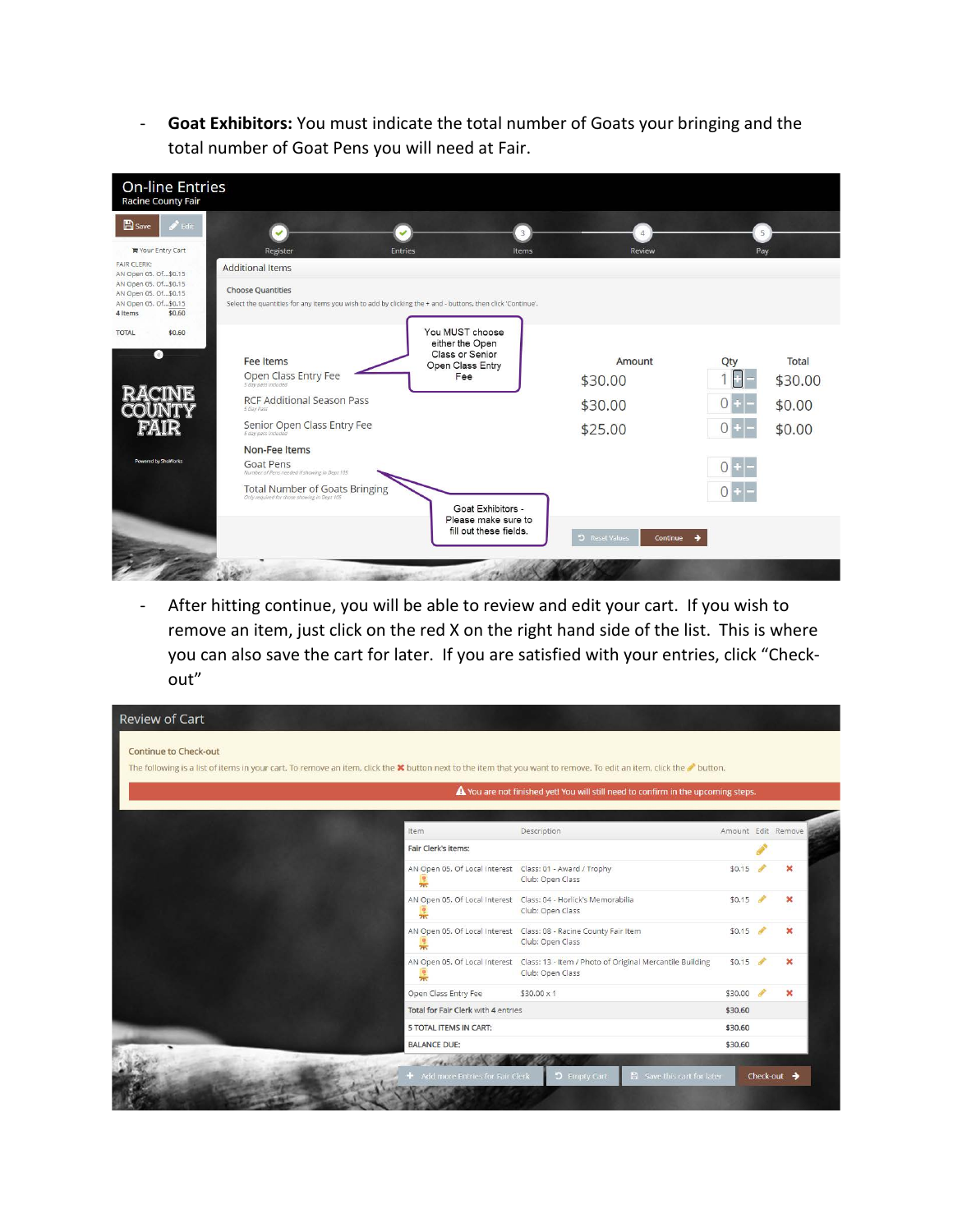- You will then enter the Payment screen. Enter your credit card information of a Visa or Mastercard ONLY

| Payment                                                                                                                                            |                                                                                                                   |                        |
|----------------------------------------------------------------------------------------------------------------------------------------------------|-------------------------------------------------------------------------------------------------------------------|------------------------|
| <b>Provide Payment Information</b><br>Your balance is \$10.60. Please complete the following for your purchase. You will confirm on the next page. |                                                                                                                   |                        |
| <b>Amount Due</b>                                                                                                                                  | \$10.60                                                                                                           |                        |
| Payment Method                                                                                                                                     | <b>Master Card</b><br>$\checkmark$                                                                                |                        |
| <b>Account Number</b>                                                                                                                              |                                                                                                                   |                        |
| <b>CVV</b>                                                                                                                                         | 42317665899455790 (123)<br>This is the back of your<br>credit card.<br>Please Call for Custome<br>Service 24-Hrs. |                        |
| <b>Expiration Date</b>                                                                                                                             | ✓<br>◡                                                                                                            |                        |
| Use my previous address                                                                                                                            |                                                                                                                   |                        |
| Name on Card                                                                                                                                       |                                                                                                                   |                        |
| <b>Billing Address</b>                                                                                                                             |                                                                                                                   |                        |
| <b>Billing City</b>                                                                                                                                |                                                                                                                   |                        |
| <b>Billing State/Prov</b>                                                                                                                          |                                                                                                                   |                        |
| <b>Billing Postal Code</b>                                                                                                                         |                                                                                                                   |                        |
| <b>Billing Country</b>                                                                                                                             |                                                                                                                   |                        |
|                                                                                                                                                    |                                                                                                                   | Continue $\rightarrow$ |

- Once you enter your credit card information, you will be taken to the Confirmation screen. YOU WILL NOT BE ENTERED until you type YES in the signature box and hit submit.